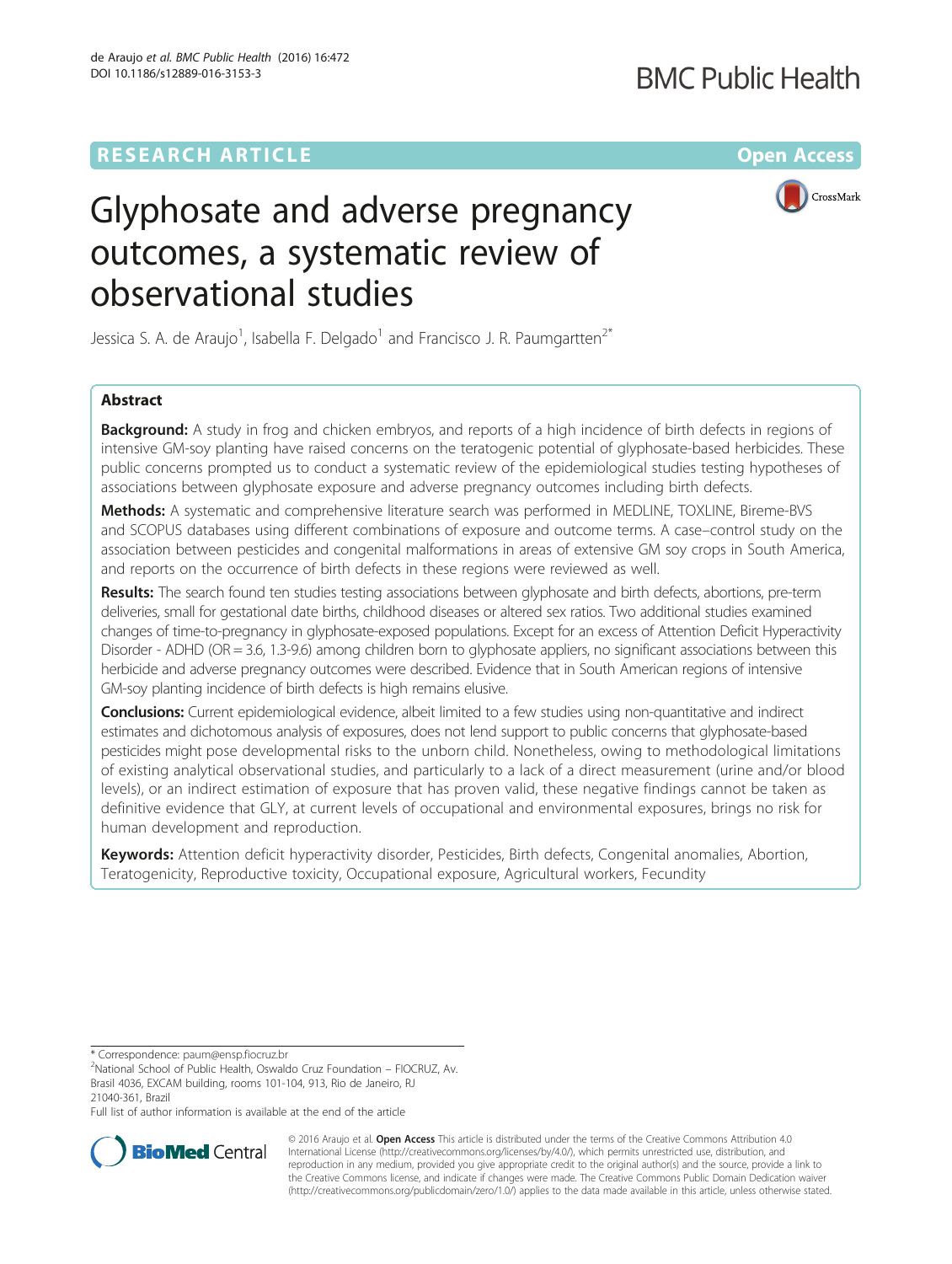### Background

Glyphosate (N-(phosphonomethyl)glycine, GLY) is a broad-spectrum herbicide launched onto the market in 1974. It inhibits competitively the enzyme enolpyruvylshikimate phosphate synthase (EPSPS) thereby blocking the production of chorismate, an intermediate for the biosynthesis of phenylalanine, tyrosine and tryptophan [[1\]](#page-11-0). Contrasting to plants, bacteria and fungi, animals do not have the genes coding for EPSPS and depend on a dietary source for these essential aromatic amino acids. Although exhibiting plant- selective toxicity, GLY-based herbicides might eventually impair human health through modes of action other than inhibition of a shikimate metabolic pathway [[1\]](#page-11-0).

Pre-marketing safety evaluation of GLY and its major breakdown product AMPA (aminomethylphosphonic acid) did not reveal substance-related significant health hazards. Some post-marketing toxicity studies conducted by academic researchers, however, raised concerns about possible adverse health consequences of occupational exposures to GLY-based herbicides [\[2](#page-11-0)–[4\]](#page-12-0). A methodological constraint common to many of these non-industry toxicity studies is the use of a commercial product (e.g., Roundup®) rather than the active ingredient (GLY), and the lack of adequate controls for the effects of formulation ingredients other than GLY. Formulated GLY-based herbicides often contain substantial amounts of surfactants (e.g., polyoxyethyleneamine or POEA) the biological effects of which may account for product toxicity.

Since the introduction of GLY-resistant genetically modified (GM) soybean in the 1990s, GLY has become the most extensively used herbicide in Brazil, USA and other major soybean production countries. Moreover, the ADI (Acceptable Daily Intake) for GLY established by FAO/WHO augmented from 0–0.3 mg/kg bw/d (1986) to 0–1.0 mg/kg bw/d (2004), while maximum residue concentrations (MRCs) for GLY in soy and several other food crops increased as well [\[5](#page-12-0)]. A recent classification of GLY as "probably carcinogenic to humans" (group 2A) by the IARC fueled the ongoing debate about the safety of this herbicide. Classification of GLY into 2A group was based on "limited" evidence in humans (association with non-Hodgkin lymphomas) and "sufficient" evidence of carcinogenicity in animals [[6](#page-12-0)]. Because of IARC classification and growing public concerns on the safety of GLY, the Brazilian regulatory agency (ANVISA) has scheduled a re-evaluation of GLY-based herbicides for 2016.

Whether the extensive use of GLY poses a risk to human reproductive health is a controversial matter as well. Studies sponsored by pesticide manufacturers revealed no noticeable adverse effects of GLY on mammalian reproduction and prenatal development [\[1](#page-11-0)]. Nonetheless, in 2010, Paganelli et al. [\[4\]](#page-12-0) described a harmful effect of GLY-based herbicides on the development of frog (Xenopus laevis) and chicken embryos. According to the authors, the neural crest was the primary target of GLY and the mode by which GLY disrupts embryo development would be similar to that of retinoic acid, a known potent human teratogen [\[4, 7](#page-12-0)]. Along the same line, two experimental studies performed by independent researchers suggested that GLY might impair pre and postnatal development in rats [\[2, 3](#page-11-0)]. Dallegrave et al. [[2](#page-11-0), [3\]](#page-11-0) reported embryotoxic effects (delayed skeleton ossification in term fetuses) in the offspring of rats treated with a GLY-based herbicide during pregnancy, and a decreased sperm count in adult rats that had been exposed in utero and during lactation.

South America rural regions are particularly suitable for studies of GLY impact on human health. In Brazil, Paraguay and Argentina, there are large GM-soy crop areas and extensive use of GLY, while in Colombia and Equator attempts to eradicate illegal crops of coca and poppy involved aerial spraying of GLY-based herbicides [[8\]](#page-12-0). A suspected increase in the incidence of birth defects in South American GM soy-crop areas has been cited in support to the notion that GLY might be a human developmental toxicant [\[4](#page-12-0), [7, 9](#page-12-0)–[11](#page-12-0)]. A putative teratogenicity of GLY has been often commented in the literature. Samsel and Seneff [[12\]](#page-12-0), for instance, speculated that GLY might play a role in the pathogenesis of celiac (and gluten intolerance) disease and proposed that adverse influence of maternal celiac disease and GLY on prenatal development might share a common mode of action.

This systematic review was undertaken to evaluate whether results from the existing epidemiological studies are consistent with the notion that maternal and/or paternal exposure to GLY increases the risk of birth defects and/or other adverse pregnancy outcomes.

#### Methods

#### Literature sources and search strategy

A search was conducted in MEDLINE, TOXLINE, BI-REME/BVS (Health Virtual Library-Brasil / "Biblioteca Virtual em Saúde–Brasil") and SCOPUS electronic databases to identify studies on human reproductive and/or developmental outcomes and GLY-based pesticide exposures. The literature search covered time windows between the inception of the database and May 9th, 2015 (MEDLINE), May 12th, 2015 (BIREME/BVS), May 14th, 2015 (TOXLINE), and May 15th, 2015 (SCOPUS). The search in BIREME/ BVS database covered articles published in periodicals indexed in the Latin American and the Caribbean Literature on Health Sciences or LILACS ("Literatura Latino-Americana e do Caribe em Ciências da Saúde"). LILACS, the most comprehensive index of scientific and technical literature on health of Latin America and the Caribbean, includes local journals not indexed in the other databases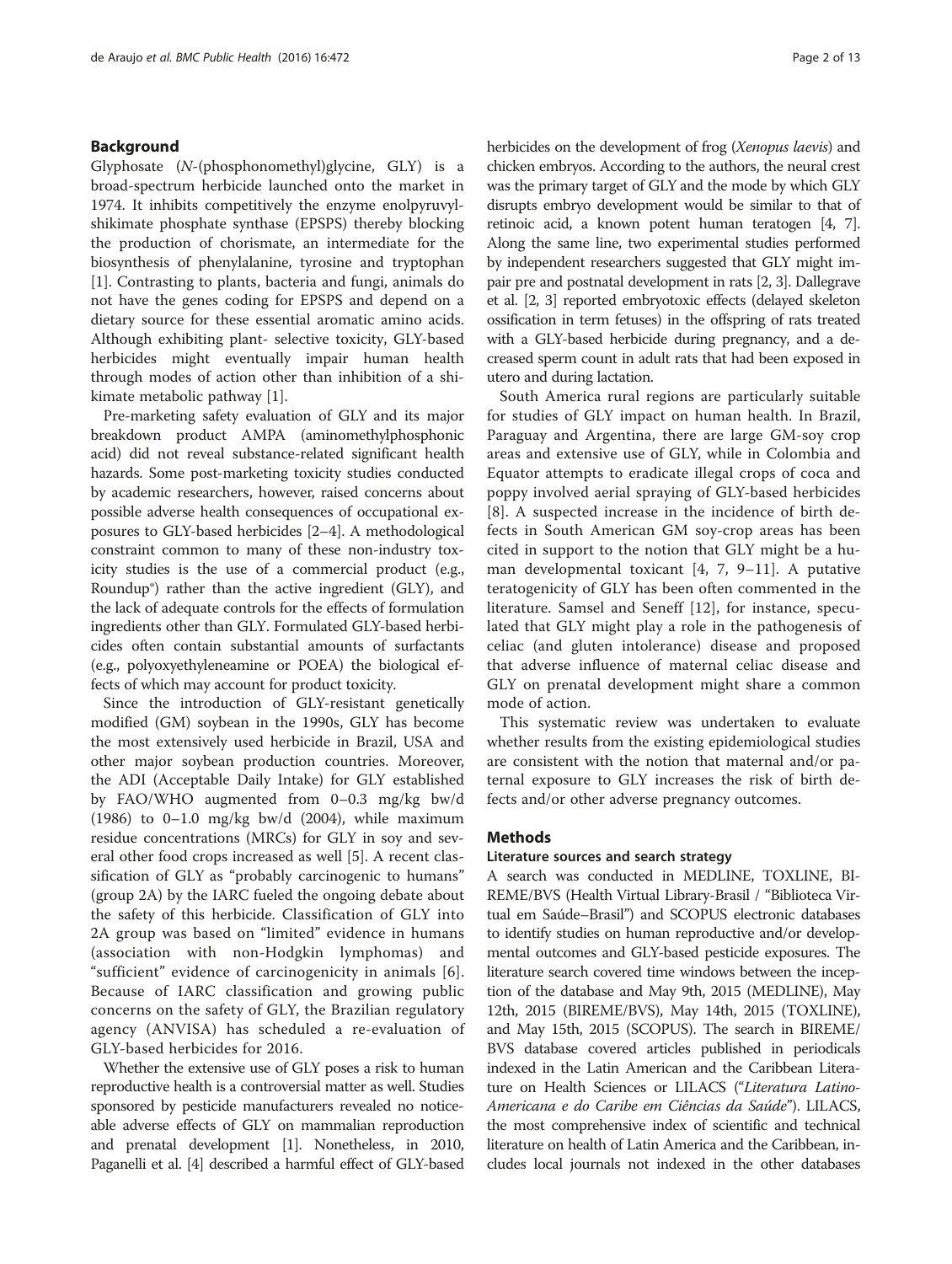searched in this study. There was no restriction regarding the language of the article.

The search in all four databases combined a specific exposure term and one term related to the health outcomes of interest in English (i.e., "glyphosate AND developmental toxicity", "glyphosate AND birth defects", "glyphosate AND congenital anomalies", "glyphosate AND embryotoxicity", "glyphosate AND epidemiology", "glyphosate AND pregnancy", "glyphosate AND teratogenicity", "glyphosate AND reproductive outcomes", "glyphosate and abortions", "glyphosate AND malformations", glyphosate AND pregnancy outcomes", "Round up AND developmental toxicity", "Round up AND birth defects", "Round up AND congenital anomalies", "Round up AND embryotoxicity", "Round up AND epidemiology", "Round up AND pregnancy", "Round up AND teratogenicity", "Round up AND reproductive outcomes", "Round up and abortions", "Round up AND malformations", "Round up AND pregnancy outcomes". To ensure the completeness of the search, the reviewers cross checked reference lists in the selected articles and reviews on this topic to identify by hand searches any relevant studies that might have been eventually missed by the electronic search.

#### Study selection and data extraction

To be included in the review an observational study had to investigate whether paternal and/or maternal exposures to GLY before conception and/or during pregnancy increased risks of adverse pregnancy outcomes, childhood health disorders and/or changes in fecundability. Predetermined study criteria for exclusion were as follows: 1) in vitro experimental studies, 2) in vivo and ex vivo studies in animals, 2) studies of effects on non-target species other than humans, 3) studies in the area of pesticide chemistry and agricultural sciences, 4) report of clinical cases, series of cases, and treatment of intoxications, 5) studies of associations of postnatal exposures with nondevelopmental and/or non-reproductive health outcomes, 6) letters, reviews, editorials, reports, comments, documents issued by regulatory bodies, and book chapters.

The selection of studies for reviewing involved a twophase screening process: at first publications were screened by titles and abstracts, and if deemed potentially relevant, at a subsequent phase, full text articles were retrieved. Screening of records for study eligibility was conducted independently by two reviewers (JAA and FJRP). If a disagreement persisted after being extensively discussed by the two reviewers, a third investigator (IFD) was asked to resolve it. For the qualitative synthesis the following data were extracted from the selected articles: study type, the studied population, its size, location and time, how exposure to GLY was assessed, the adverse outcome of pregnancy and/or the reproductive outcome evaluated, whether or not the outcome was significantly associated with GLY, and the strength of association (e.g. OR) if available.

#### Results

After excluding all duplicates, the total number of documents retrieved by our search on multiple electronic databases was 260. Six additional articles potentially eligible were identified through hand-searches. Of these 266 records, 251 documents were excluded by their titles and abstracts. Most epidemiologic studies found by the search in electronic databases investigated whether paternal and/or maternal exposure to multiple pesticides (including GLY) was associated with a higher risk of decreased fecundity, miscarriages and congenital malformations and/or functional disorders in the progeny. Only the studies testing whether GLY-based herbicides were associated with altered fecundity and/or adverse pregnancy outcomes were eligible for review. As shown in the flowchart depicted in Fig. [1,](#page-3-0) 3 out of 15 full-text articles assessed for eligibility were excluded and the reasons for their ineligibility are informed in Table [1](#page-3-0). Seven out of the 12 remaining studies addressed the question as to whether parental exposures to GLY increased risks of birth defects and/or childhood functional disorders in the offspring (Table [2\)](#page-4-0), while the other five studies investigated potential effects of exposure to this herbicide on time-to-pregnancy, pre-term deliveries, small-forgestational-age births and pregnancy losses (Table [3](#page-6-0)).

#### Birth defects and childhood diseases in the progeny

A case–control study by Garcia et al. [[13\]](#page-12-0) investigated whether father exposure to pesticides increased the risk of birth defects. Garcia et al's study considered only congenital anomalies or groups of defects with a high prevalence at birth. Controls were non-malformed live-born babies matched (1:1) with the cases by hospital and date of birth. Individual exposures were assessed by interviewing (questionnaire) fathers and mothers for involvement in activities potentially related to pesticide exposure. The risk period for exposure was defined as 3 months before conception or during the 1st trimester or both for the father and during the 1st month preceding conception and the 1st trimester or both for the mother. Risk estimates were calculated for all birth defects jointly. Dichotomous (exposed/ not exposed) data analysis revealed a positive association between exposure to pyridil derivatives and malformations (adjusted OR, 95 % CI, 2.77, 1.19-6.44), whereas no association between GLY (0.94, 0.37-2.34) and other pesticides with congenital anomalies was detected.

Rull et al. [[14](#page-12-0)] pooled data from two case–control study populations of infants with Neural Tube Closure Defects (NTD) and non-malformed controls (California, US, 1987–1991) to investigate whether maternal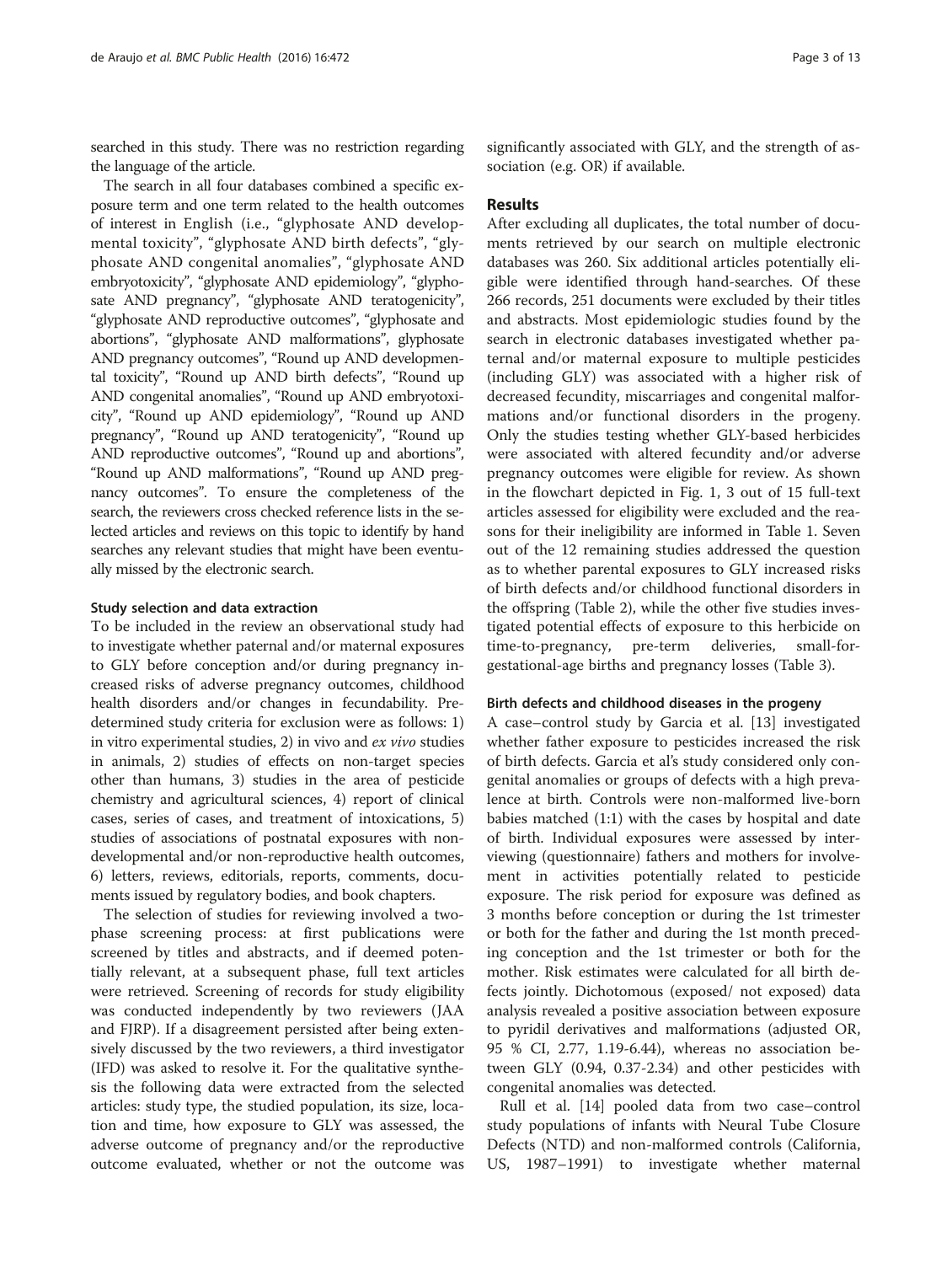<span id="page-3-0"></span>

Table 1 Characteristics of excluded studies (full text articles) and the reason for their ineligibility

| Study                                     | Study type, population and<br>location                                                                                                                                                                                                                                                   | Exposure assessment                                                                                                                                                                                                                                    | Conclusions                                                                                                                      | Reason for ineligibility                                                                                                                                                                                                                                                                                                                                                                                                 |
|-------------------------------------------|------------------------------------------------------------------------------------------------------------------------------------------------------------------------------------------------------------------------------------------------------------------------------------------|--------------------------------------------------------------------------------------------------------------------------------------------------------------------------------------------------------------------------------------------------------|----------------------------------------------------------------------------------------------------------------------------------|--------------------------------------------------------------------------------------------------------------------------------------------------------------------------------------------------------------------------------------------------------------------------------------------------------------------------------------------------------------------------------------------------------------------------|
| Pogoda and Preston-<br>Martin, 1997. [35] | Follow up to population-<br>based case-control study of<br>pediatric brain tumors in Los<br>Angeles county, CA, US, from<br>1984 through June 1991.<br>Cases, $N = 224$ , Controls,<br>$N = 218$ .                                                                                       | Household pesticide use<br>from pregnancy to diagnosis<br>assessed by phone<br>interviews.                                                                                                                                                             | Risk was elevated for flea-tick<br>pesticides, OR = 1.7, 1.1-2.6.                                                                | Round up was listed among<br>pesticides (herbicides) used<br>in law-garden. However, only<br>associations between broad<br>classes of pesticides and the<br>outcome (brain tumors) were<br>tested. Exposure assessment<br>encompassed both pre and<br>postnatal development and<br>did not discriminate between<br>the two periods.                                                                                      |
| Larsen et al., 1998. [36]                 | Retrospective study of time-<br>to-pregnancy (fecundability)<br>among Danish farmers ( $N =$<br>1146). Telephone interviews<br>on time-to-pregnancy (How<br>many months did it take<br>your wife to get pregnant?)<br>and reproductive history                                           | Exposure data obtained by<br>phone interviews (use of<br>pesticides the year before<br>the youngest child was<br>born). Exposed groups:<br>traditional farmers, traditional<br>farmers who did not spray<br>pesticides themselves,<br>organic farmers. | Fecundability ratio between<br>"traditional farmers who<br>applied pesticides" and<br>"organic farmers": 1.3,<br>$0.75 - 1.40$ . | Although GLY is mentioned<br>in the Introduction section,<br>authors did not investigate<br>whether 'time-to-pregnancy"<br>was altered specifically by<br>this herbicide. The authors<br>tested only classes of<br>"pesticides".                                                                                                                                                                                         |
| Nevison 2014. [37]                        | Ecological-type study design.<br>Temporal trends (1970-2005)<br>in autism compared to<br>temporal trends in US<br>application of GLY. Autism<br>counts were from the<br>Individuals with Disabilities<br>Education Act (IDEA)<br>database for 50 US states<br>plus District of Columbia. | GLY exposure data were<br>aggregated at the group<br>level. Data were from US<br>department of agriculture.                                                                                                                                            | Increasing trends in<br>application of GLY positively<br>correlated to a marked rise in<br>autism prevalence in the US.          | In this study of temporal<br>trends, data on potential<br>exposure were aggregated at<br>the whole US population<br>level and encompasses<br>preconception, pre-natal and<br>postnatal periods of develop-<br>ment. Moreover, the eco-<br>logical study design leaves<br>the door wide open for non-<br>causal explanations for the<br>observed parallel rise in<br>temporal trends in GLY use<br>and autism prevalence. |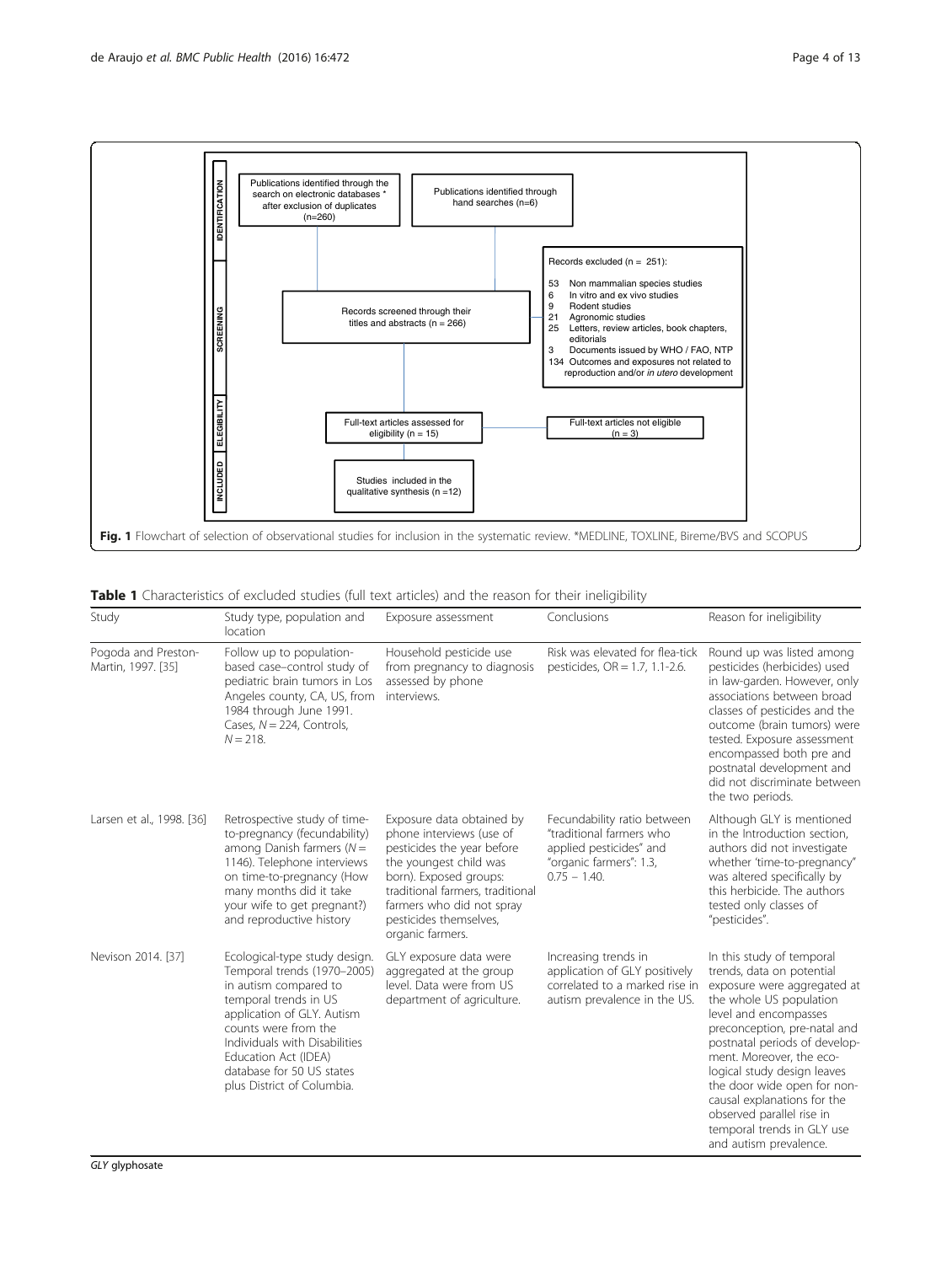<span id="page-4-0"></span>

| Table 2 Studies of parental exposures to glyphosate and birth defects or functional disorders in the progeny |  |  |  |
|--------------------------------------------------------------------------------------------------------------|--|--|--|
|                                                                                                              |  |  |  |

| Study                           | Study type, population and                                                                                                                                                                                                                                                                                                                                                                                                                                                                                                                                                                                                        | Exposure assessment                                                                                                                                                                                                                                                                                                                                                                                                                                                                         | Adverse pregnancy outcome | Association with GLY -                                                           |
|---------------------------------|-----------------------------------------------------------------------------------------------------------------------------------------------------------------------------------------------------------------------------------------------------------------------------------------------------------------------------------------------------------------------------------------------------------------------------------------------------------------------------------------------------------------------------------------------------------------------------------------------------------------------------------|---------------------------------------------------------------------------------------------------------------------------------------------------------------------------------------------------------------------------------------------------------------------------------------------------------------------------------------------------------------------------------------------------------------------------------------------------------------------------------------------|---------------------------|----------------------------------------------------------------------------------|
|                                 | location                                                                                                                                                                                                                                                                                                                                                                                                                                                                                                                                                                                                                          |                                                                                                                                                                                                                                                                                                                                                                                                                                                                                             |                           | Statistical Analysis OR (CI 95 %)                                                |
| Garcia et al.,<br>1998 [13]     | Case-control study with 261<br>matched pairs in 8 hospitals of<br>Comunidad Valenciana, Spain.                                                                                                                                                                                                                                                                                                                                                                                                                                                                                                                                    | Paternal exposure. Fathers were Congenial malformation (any)<br>interviewed for obtaining<br>detailed information on direct<br>involvement in handling of<br>pesticides.                                                                                                                                                                                                                                                                                                                    |                           | 1.23 (0.59-2.56) crude<br>0.94 (0.37-2.34) adjusted                              |
| Rull et al., 2006<br>$[14]$     | Case-control study. Rural<br>California US population                                                                                                                                                                                                                                                                                                                                                                                                                                                                                                                                                                             | Maternal residential proximity<br>(<1,000 m) to pesticide sprayed<br>crops during early pregnancy<br>/questionnaire (residential<br>addresses 2 weeks or more<br>during the periconceptional<br>period linked to geographic<br>distribution of crops; pesticide<br>use reports).                                                                                                                                                                                                            | NTD <sup>a</sup>          | Conventional logistic<br>regression models                                       |
|                                 | (California Birth Defects<br>Monitoring Program) -1987-                                                                                                                                                                                                                                                                                                                                                                                                                                                                                                                                                                           |                                                                                                                                                                                                                                                                                                                                                                                                                                                                                             |                           | 1.5 (1.0-2.4)-Single pesticide                                                   |
|                                 | 1991 (pooled data of 2 case-<br>control studies) <sup>b</sup> . Controls:<br>unmatched randomly sampled<br>from all live born in the same<br>sampling time without<br>congenital anomalies<br>diagnosed before the 1st<br>birthday.                                                                                                                                                                                                                                                                                                                                                                                               |                                                                                                                                                                                                                                                                                                                                                                                                                                                                                             |                           | 1.5 (0.8-2.9)-Multiple pesticides                                                |
| Yang et al.,                    | Case-control study. CA Birth                                                                                                                                                                                                                                                                                                                                                                                                                                                                                                                                                                                                      | Maternal residential proximity                                                                                                                                                                                                                                                                                                                                                                                                                                                              | NTD, orofacial clefts     | $0.9$ (0.5-1.9) – anencephaly                                                    |
| 2014 [16]                       | Defects Monitoring Program,<br>1997-2006. San Joaquin Valley                                                                                                                                                                                                                                                                                                                                                                                                                                                                                                                                                                      | to pesticide sprayed crops<br>during periconceptional period                                                                                                                                                                                                                                                                                                                                                                                                                                |                           | $0.9$ (0.5-1.4) – spina bifida                                                   |
|                                 | CA US. Cases ( $n = 763$ ): infants/<br>fetuses with anencephaly or                                                                                                                                                                                                                                                                                                                                                                                                                                                                                                                                                               | (time window of exposure:<br>1 month before to                                                                                                                                                                                                                                                                                                                                                                                                                                              |                           | 0.9 (0.7-1.3) - CL w/wo CP                                                       |
|                                 | spina bifida and those with<br>2 monthsnths after reported<br>cleft palate (CP) or cleft lip (CL)<br>date of conception) (computer-<br>with or without CP. Diagnoses<br>based questionnaire<br>confirmed by clinical<br>administered primarily by<br>telephone 6 weeks to<br>geneticists. Cases suspected to<br>24 months after the date of<br>having singe-gene conditions,<br>chromosome abnormalities<br>infant delivery). Mothers with<br>and an identified syndrome<br>diabetes were excluded.<br>were not eligible. Controls ( $n =$<br>974) non-malformed live-born<br>infants selected at random<br>from birth hospitals. |                                                                                                                                                                                                                                                                                                                                                                                                                                                                                             |                           | $0.9$ (0.5-1.5) - CP alone                                                       |
| Carmichael et<br>al., 2013 [15] | Case-control study. Study<br>population was all male infants<br>born from 1991-2004 to<br>mothers who were residents of<br>8 CA Central Valley counties.<br>Cases ( $n = 690$ ) were infants<br>with hypospadias ascertained<br>by the CA Birth Defects<br>Monitoring Program (1991-<br>2004); Controls ( $n = 2195$ ) were<br>live-born male infants with no<br>major malformation selected<br>randomly from the birth<br>population ( $n = 2195$ ).                                                                                                                                                                             | Maternal residential proximity<br>(within a 500 m radius) to<br>pesticide sprayed crops during<br>early pregnancy (1-98 days<br>after reported date of<br>conception; 1-14 weeks<br>embryonic age) /questionnaire.<br>Birth certificate accession<br>numbers were used to request<br>access to maternal residential<br>addresses at delivery. Data on<br>pesticide applications (Pesticide<br>Use Reporting records) were<br>from the CA department of<br>pesticide regulation.             | Hypospadias               | $0.68$ (0.34-1.37) – lowest (total<br>amount applied $<$ 1.22 lb)                |
|                                 |                                                                                                                                                                                                                                                                                                                                                                                                                                                                                                                                                                                                                                   |                                                                                                                                                                                                                                                                                                                                                                                                                                                                                             |                           | $0.44$ (0.19-1.01) – intermediate<br>(total-amount applied<br>$1.22 - 6.92$ lb). |
|                                 |                                                                                                                                                                                                                                                                                                                                                                                                                                                                                                                                                                                                                                   |                                                                                                                                                                                                                                                                                                                                                                                                                                                                                             |                           | $0.88$ (0.48-1.64) - highest (total<br>amount applied ≥6.93 lb).                 |
| Shaw et al.,<br>2014 [17]       | Case-control study. Study<br>population was from the San<br>Joaquim Valley of California, US<br>(1997-2006). Cases were 156<br>infants/fetuses were infants<br>with gastroschisis confirmed by<br>clinical geneticists and the<br>controls ( $n = 785$ ) were non-<br>malformed live-born infants<br>randomly selected from birth<br>hospitals to represent the<br>population from which the<br>cases arose. Cases with<br>recognized or suspected to<br>have single-gene conditions or<br>chromosomal abnormalities or                                                                                                           | Residential proximity (within<br>500 m radius) to pesticide<br>applications (to estimate<br>pesticide applications data<br>were obtained from Pesticide<br>Reporting Records from the<br>California Dept of Pesticide<br>Regulation). Maternal<br>interviews (by phone) using a<br>standardized computer-based<br>questionnaire took place<br>between 6 weeks and<br>24 months after infant's<br>estimated date of delivery.<br>Mothers reported residential<br>history from 3 month before | Gastroschisis             | $0.9$ (0.6-1.4) – crude OR<br>$0.9$ (0.6-1.5) – adjusted OR                      |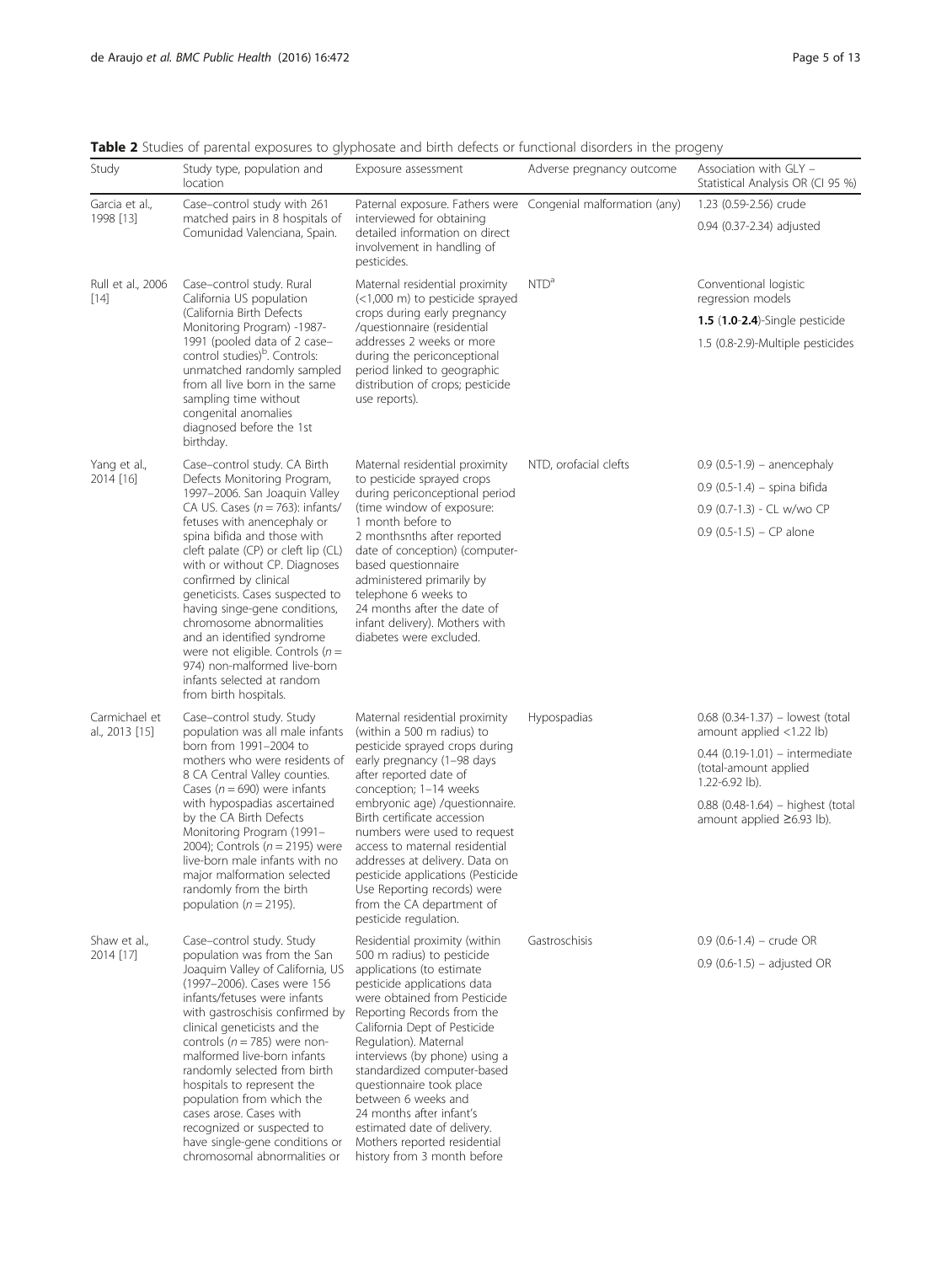| Table 2 Studies of parental exposures to glyphosate and birth defects or functional disorders in the progeny (Continued) |
|--------------------------------------------------------------------------------------------------------------------------|
|--------------------------------------------------------------------------------------------------------------------------|

|                             | with identifiable syndromes<br>were ineligible. Cases and<br>controls whose mothers had<br>diabetes were excluded from<br>analysis.                                                                                                                                                                                                                                                                                                                                                                                                                                                                                                                                                                          | conception through delivery,<br>including dates and residences<br>occupied for >1 month. Time<br>window of exposure analyzed<br>went from 1 month before to<br>2 months after the mother<br>reported date of conception.                                                                                                                                                                                                                                                                                                                                                                                                                                                                                                                                                                                                                                                                       |                                                     |                                                                                                                                                                    |
|-----------------------------|--------------------------------------------------------------------------------------------------------------------------------------------------------------------------------------------------------------------------------------------------------------------------------------------------------------------------------------------------------------------------------------------------------------------------------------------------------------------------------------------------------------------------------------------------------------------------------------------------------------------------------------------------------------------------------------------------------------|------------------------------------------------------------------------------------------------------------------------------------------------------------------------------------------------------------------------------------------------------------------------------------------------------------------------------------------------------------------------------------------------------------------------------------------------------------------------------------------------------------------------------------------------------------------------------------------------------------------------------------------------------------------------------------------------------------------------------------------------------------------------------------------------------------------------------------------------------------------------------------------------|-----------------------------------------------------|--------------------------------------------------------------------------------------------------------------------------------------------------------------------|
| Garry et al.,<br>2002 [18]  | Cross-sectional study. Certified<br>pesticide appliers (licensed<br>between 1991 and 1996) in<br>Red River Valley, Minnesota US.<br>Participants randomly selected<br>were invited by phone<br>interview and asked to return a<br>detailed written questionnaire<br>on reproductive health and<br>pesticide use assessment.<br>Informants were at least one<br>member of 695 families (228<br>male spouse applicators, 90<br>female spouses, 377 couples).                                                                                                                                                                                                                                                   | Each certified pesticide<br>applicator was interviewed by<br>phone on current and past use<br>of pesticides with attention to<br>product name, years used and<br>no. of days per year applied.<br>Approximately 6 months later<br>participants were interviewed<br>again by a written<br>questionnaire. Spouses were<br>also interviewed by phone and<br>again by written questionnaire.<br>Frequencies of the outcome<br>were compared between those<br>who reported the use of GLY<br>and those who did not report<br>the use. (dichotomous<br>pesticide exposure).                                                                                                                                                                                                                                                                                                                          | ADD/ADHD                                            | $3.6(1.3-9.6)$                                                                                                                                                     |
| Waselak et al.<br>2007 [19] | Cross-sectional study. Farm<br>couples were from the Ontario<br>Farm Family Health Study<br>(OFFHS), a study designed to<br>retrospectively assess the<br>effects of pesticide exposures<br>on reproductive health.<br>Couples were eligible if they<br>were married or living as<br>married, living year-around on<br>a farm operation, and the wife<br>was at most 44 years of age.<br>Questionnaire were mailed to<br>each farm family to get<br>information on health status.<br>pesticide use and farm-activity<br>exposures. Farm wives were<br>asked to self-report if "the<br>doctor has ever told them" if<br>their child had had chronic<br>bronchitis or cough, asthma,<br>hayfever or allergies. | Information on agricultural<br>chemicals used on the farm 6<br>largest crops sown or<br>harvested in 1991 were<br>obtained through a<br>questionnaire addressed to the<br>farm operator. Information on<br>historical farm chemical used<br>was obtained by questionnaire.<br>Questionnaires addressed to<br>husband and wife asked<br>information pertaining to<br>chemical activities on the farm<br>and around the home. The<br>year and month of chemical<br>use was matched with months<br>and years leading up to and of<br>each pregnancy. Pesticide<br>exposures during the<br>pregnancy period (month of<br>conception until the month of<br>delivery) were considered in<br>the analysis of child health<br>outcomes. Unexposed<br>pregnancies were those with<br>no reported pesticide use<br>during the same period.<br>Analysis: ratios exposed cases<br>to total exposed to GLY. | Persistent cough / bronchitis,<br>asthma, allergies | Male and female offspring<br>combined (OR adjusted):<br>cough/ bronchitis 0.71<br>(021-2.35) asthma 0.82<br>(0.35-1.90) hayfever/ allergies<br>$0.98(0.46 - 2.10)$ |

GLY glyphosate, SGA Small for Gestational Age, CL cleft lip, CP cleft palate, NTD neural tube defect, TTP (Time-to-pregnancy) is defined as the duration that a couple waits from initiating attempts to conceive until conception occurs. TTP is used to calculate probability of conception or the fecundability odds ratio (fOR). NTD<sup>a</sup> including elective termination of pregnancy, confirmed diagnosis of anencephaly, spina bifida cystica, craniorrhachischisis and iniencephaly. First study: children of women in most CA counties, Second study: all CA counties except LA, Ventura and Riverside. ADD/ADHD Attention Deficit Disorder/Attention Deficit Hyperactivity Disorder. Significant associations are highlighted marked in bold type

residential proximity (within 1000 m) to pesticide application areas during early pregnancy would increase the risk of these birth defects. Results revealed a significant association between residential proximity to GLY application sites and NTD in the offspring when a singlepesticide model of conventional logistic regression analysis was used (OR =  $1.5$ ; 1.0-2.4). The association of GLY with NTD, however, was not significant when a multiple-pesticide model was adopted in the logistic regression analysis ( $OR = 1.5$ ; 0.8-2.9).

Carmichael et al. [[15\]](#page-12-0) conducted a case–control study to evaluate whether maternal residential proximity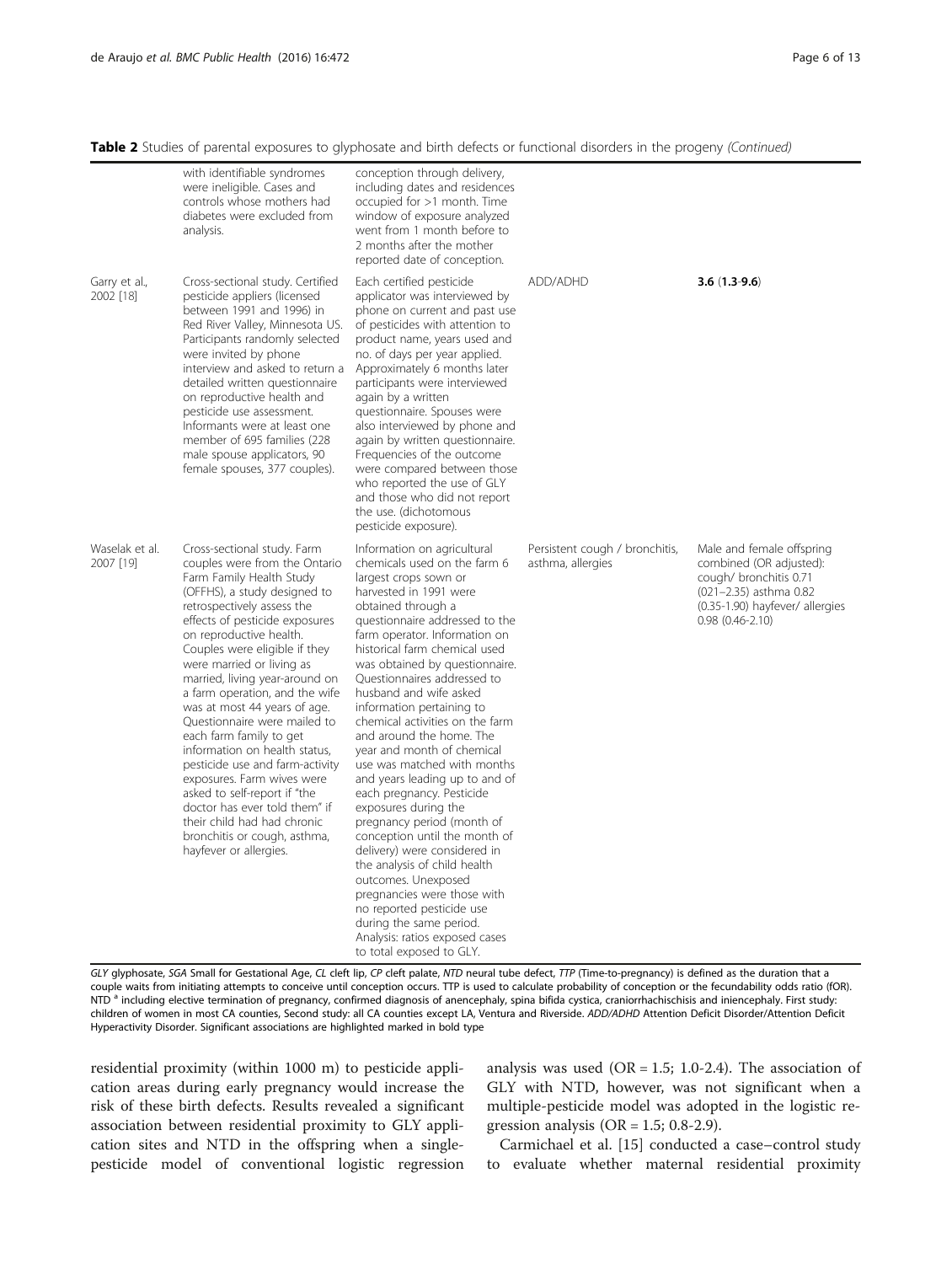<span id="page-6-0"></span>Table 3 Studies of parental exposures to glyphosate and reproductive outcomes other than birth defects

| Study                              | Study type, population and<br>location                                                                                                                                                                                                                                                                                                                                                                                                                                                                                                                                                                       | Exposure assessment                                                                                                                                                                                                                                                                                                                                                                                                                                                                                                                                      | Reproductive<br>outcome         | Association with GLY - Statistical<br>Analysis OR (CI 95 %) / CFR <sup>a</sup>                                                                                                                                                                       |
|------------------------------------|--------------------------------------------------------------------------------------------------------------------------------------------------------------------------------------------------------------------------------------------------------------------------------------------------------------------------------------------------------------------------------------------------------------------------------------------------------------------------------------------------------------------------------------------------------------------------------------------------------------|----------------------------------------------------------------------------------------------------------------------------------------------------------------------------------------------------------------------------------------------------------------------------------------------------------------------------------------------------------------------------------------------------------------------------------------------------------------------------------------------------------------------------------------------------------|---------------------------------|------------------------------------------------------------------------------------------------------------------------------------------------------------------------------------------------------------------------------------------------------|
| Savitz et al., 1997<br>$[20]$      | Retrospective cohort study.<br>Ontario Farm Family Health Study<br>(OFFHS), farms likely to be full-<br>time family-run operations were<br>selected based on 1986 Canadian                                                                                                                                                                                                                                                                                                                                                                                                                                   | Paternal exposure assessed by<br>questionnaire interview. Men<br>were asked about their farm<br>activities over the past 5 years.<br>Five activities were presumed to<br>involve direct pesticide exposure:<br>mixing or applying crop<br>herbicides, insecticides, and<br>fungicides, yard herbicides,<br>livestock chemicals and building<br>pesticides. Male partners engaged<br>in any activity associated with<br>direct pesticide exposure for<br>$\geq$ 1 month in the time window of<br>3 months before conception to<br>the time of conception. | Abortion                        | $1.5$ (0.8-2.7) – adjusted– abortion<br>(crop)<br>1.4 (0.7-2.8)-adjusted- abortion -<br>(yard)                                                                                                                                                       |
|                                    | Census of Agriculture. Couples<br>were considered as eligible<br>(telephone interview) based on                                                                                                                                                                                                                                                                                                                                                                                                                                                                                                              |                                                                                                                                                                                                                                                                                                                                                                                                                                                                                                                                                          |                                 | 2.4 (0.8-7.9)-adjusted- pre-term<br>delivery (crop)                                                                                                                                                                                                  |
|                                    | residence on or near the farm-<br>year-round, and age of female<br>partner (≤44 years old). Among<br>1898 farm couples with<br>completed questionnaires (from<br>farm operator, husband and wife),<br>3984 pregnancies were identified.                                                                                                                                                                                                                                                                                                                                                                      |                                                                                                                                                                                                                                                                                                                                                                                                                                                                                                                                                          | Pre-term delivery<br>SGA births | 0.8 (0.2-2.3)-adjusted- SGA- (crop)                                                                                                                                                                                                                  |
| Curtis et al., 1999<br>$[21]$      | Retrospective cohort study.<br>OFFHS - same as described                                                                                                                                                                                                                                                                                                                                                                                                                                                                                                                                                     | Paternal exposure assessed by<br>questionnaire interview. Pesticide                                                                                                                                                                                                                                                                                                                                                                                                                                                                                      | Fecundability                   | $GLY$ exposure / $CFRa$ : adjusted                                                                                                                                                                                                                   |
|                                    | above. Only planned pregnancies<br>were selected for the analysis                                                                                                                                                                                                                                                                                                                                                                                                                                                                                                                                            | used on the farm (monthly use)<br>during the month trying to                                                                                                                                                                                                                                                                                                                                                                                                                                                                                             |                                 | Woman activity regardless man<br>activity - 0.61 (0.30-1.26)                                                                                                                                                                                         |
|                                    | regardless of the pregnancy<br>outcome.                                                                                                                                                                                                                                                                                                                                                                                                                                                                                                                                                                      | conceive or at any time during<br>the prior 2 months to capture the<br>time dependent exposure interval<br>that may have affected<br>spermatogenesis (64 days).                                                                                                                                                                                                                                                                                                                                                                                          |                                 | Man activity / no woman activity<br>$1.30(1.07 - 1.56)$<br>(1fecundability) Farm pesticide<br>use/no couple activity                                                                                                                                 |
|                                    |                                                                                                                                                                                                                                                                                                                                                                                                                                                                                                                                                                                                              |                                                                                                                                                                                                                                                                                                                                                                                                                                                                                                                                                          |                                 | 1.26(0.94-1.69) No pesticide use/<br>engaged in activities 1.00<br>$(0.91 - 1.09)$                                                                                                                                                                   |
| Arbuckle et al.,<br>2001 [22]      | Retrospective cohort study.<br>OFFHS - same as described<br>above                                                                                                                                                                                                                                                                                                                                                                                                                                                                                                                                            | Paternal exposure assessed by<br>questionnaire interview. Male<br>farm activities in the period from<br>3 months prior to conception<br>through the month of<br>conception were assessed by<br>questionnaire and evaluated in<br>relation to miscarriages, pre-term<br>delivery and SGA births.                                                                                                                                                                                                                                                          | Abortion                        | 1.7 (1.0-2.9)-pre-conceptional<br>exposure and late abortion (12-<br>19 weeks) 1.1 (0.7-1.9) - pre-<br>conceptional exposure and early<br>abortion (<12 weeks) 1.1 (0.7-1.7)<br>- post-conceptional exposure and<br>abortion at any gestational age. |
| Sanin et al., 2009<br>$[23]$       | Ecological-type study design.<br>2004-2005 Outcome was time to<br>pregnancy evaluated by<br>questionnaire interview (How<br>many months have you having<br>sexual intercourse before you<br>became pregnant for the first<br>time?) women were invited to<br>participate if their first pregnancy<br>during the last 5 years and did<br>not take contraceptives the year<br>before becoming pregnant. 2751<br>women were included in the<br>analysis. 159 women who<br>reported consultation with a<br>physician for fertility problems<br>were excluded from multiple<br>regression and alternative models. | Exposure measurement: Five<br>regions of Colombia with<br>different agricultural practices and<br>presence or not of aerial spray for<br>eradication of illicit crops with<br>GLY                                                                                                                                                                                                                                                                                                                                                                        | Time-to-pregnancy               | Aerial spraying of GLY was not<br>consistently associated with a<br>delayed time to pregnancy.                                                                                                                                                       |
| Sathyanarayana<br>et al. 2010 [24] | Multiple regression analysis of<br>birth weight. Pesticide applicators<br>and their spouses enrolled<br>between 1993 and 1997, lowa<br>and North Caroline US.<br>(2246 women).                                                                                                                                                                                                                                                                                                                                                                                                                               | Exposure assessed by interview<br>and questionnaire                                                                                                                                                                                                                                                                                                                                                                                                                                                                                                      | Birth weight                    | Mean birth weight $\pm$ SD: 3586 $\pm$<br>546 g.<br>GLY-associated change in birth<br>weight: 4 g, -40 to +48 g. (NS)                                                                                                                                |

CFR<sup>a</sup> Conditional fecundability ratio, NS non-significant, GLY glyphosate, SGA small for the gestational age. Significant associations are highlighted in bold type. ↑fecundability = increase in fecundability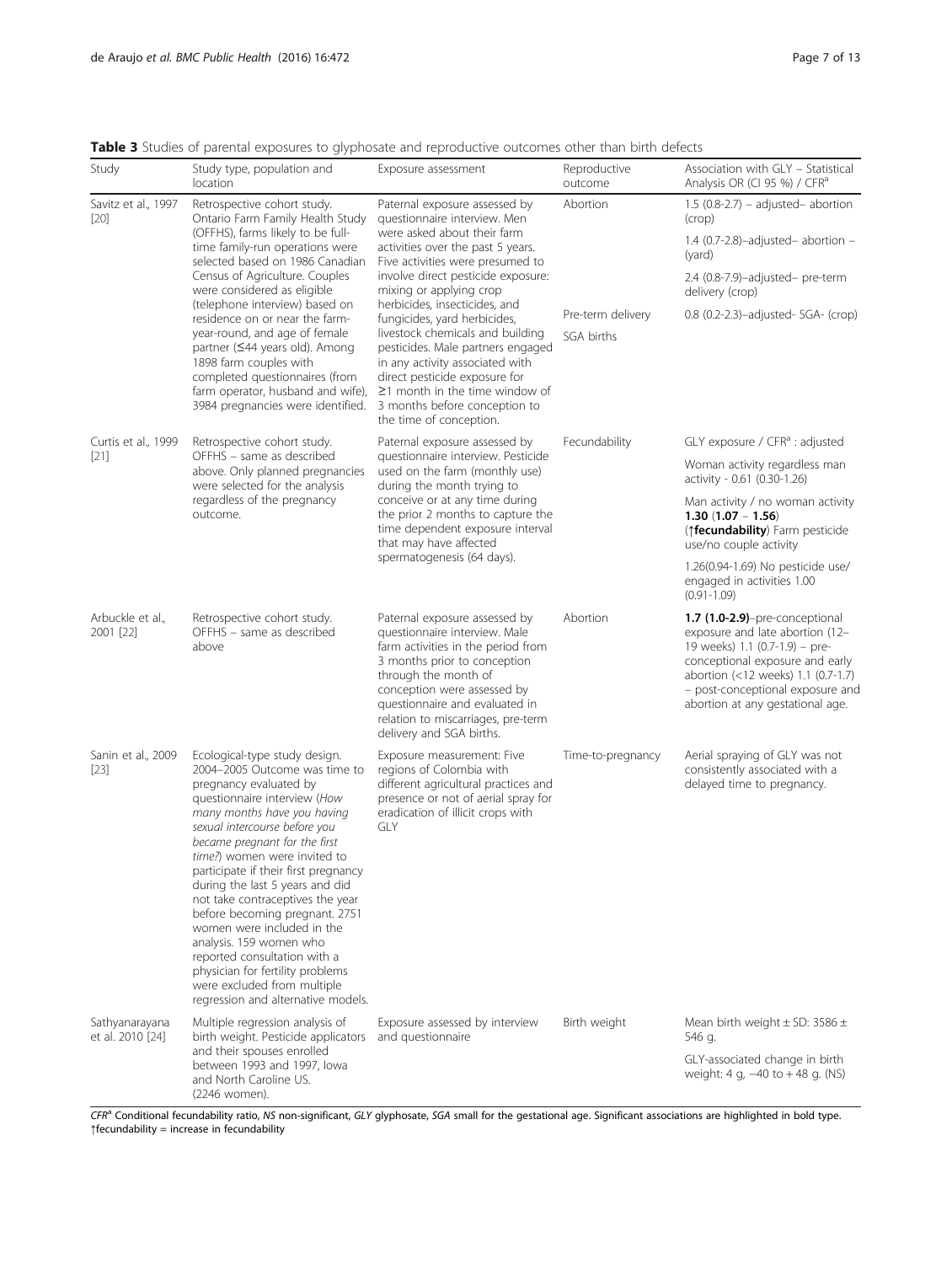<span id="page-7-0"></span>Table 4 Incidence of congenital malformations in the Chaco province (La Leonesa-Las Palmas) between 1997 and 2009

| Year<br>$(12 \text{ mo})$ | Malformed infants<br>(hospital-based<br>records, $N$ <sup>a</sup> | Births in the region<br>(population-based<br>registry) (N) | Birth defects rates<br>(/ 10,000 births) |
|---------------------------|-------------------------------------------------------------------|------------------------------------------------------------|------------------------------------------|
| 1997-8                    | 46                                                                | 24,030                                                     | 19.1                                     |
| 2001-2                    | 60                                                                | 21,339                                                     | 28.1                                     |
| 2008-9                    | 186.                                                              | 21,808                                                     | 85.3                                     |

<sup>a</sup>Neonatology Department, Hospital Perrando, Resistencia, Chaco Province, Argentina. Data were from the report by the Water Pollutants Investigation Committee, Chaco Province, Argentina, 2010 [[27\]](#page-12-0)

(within 500 m radius) to agricultural pesticide application areas during early pregnancy (i.e., 1–14 weeks of embryonic age or 1–98 days of date of conception) was associated with an increased incidence of hypospadias in the offspring (data collected by the investigators refer to births occurring from 1991 to 2004 in 8 counties in CA, US). Carmichael et al's study found no association of most pesticides including GLY with increased risks of hypospadias (phosphonoglycine, highest dose group: OR  $= 0.88, 0.48 - 1.64$ .

Yang et al. [[16](#page-12-0)] investigated whether maternal exposure to pesticides (including GLY) during periconceptional period (i.e., from 1 month before to 2 months after the estimated date of conception) increases the risks of NTDs and/or orofacial clefts in the progeny. Maternal exposure to pesticides was inferred from the residential proximity to sprayed crops assessed by a questionnaire. Case–control analysis (based on data from the US National Birth Defects Prevention Study, from 1997 to 2002) found no association between GLY (phosphonoglycine) and anencephaly  $(OR = 0.9, 0.5-1.9)$ , spina bifida ( $OR = 0.9$ , 0.5-1.4), cleft lip with and without cleft palate ( $OR = 0.9$ , 0.7-1.3) and cleft palate alone ( $OR$  $= 0.9, 0.5 - 1.5$ .

Shaw et al. [\[17\]](#page-12-0) conducted a case control study in a population derived from one of the regions of highest use of pesticide in the US (San Joaquin Valley – CA) to examine whether early gestational exposures to pesticides (including GLY) were associated with risk of gastroschisis. Exposure during early gestation was assessed by residential proximity (within 500 m radius) to GLY/ pesticide applications from one month before to 2 months after mother reported date of conception. The investigators found no association between gastroschisis and maternal exposure to GLY (adjusted OR = 0.9 (0.6- 1.5).

In addition to the foregoing studies on GLY and congenital malformations, three other studies investigated associations of prenatal exposures to GLY with postnatal functional disorders in the exposed offspring.

A cross-sectional study by Garry et al. [\[18](#page-12-0)] conducted in 1997–1998 examined the incidence of birth defects and sex ratios in children born to pesticide applicators

(695 families) living in the Red River Valley of Minnesota, US. The investigators employed a detailed questionnaire to assess parental exposure to pesticides and examined medical records and birth certificates to confirm parent-reported health information. Of 19 children with Attention Deficit Hyperactivity Disorder (ADD/ ADHD), 5 were excluded from the analysis because the male applicator was reported as not being the biological father. The investigators found that 6 out of the remaining 14 children (43 %) who had parent-reported ADD/ADHD were born to GLY or phosphonamine herbicide applicators (OR = 3.6, 95 %-CI, 1.35-9.65).

Weselak et al [[19\]](#page-12-0) used data from the Ontario Farm Family Health Study (OFFHS) to investigate whether exposure of farm couples to pesticides (including GLY) during pregnancy increases the risk of health problems in their offspring, including persistent cough or bronchitis, asthma, and allergies or hay fever. The authors found no association between GLY exposure during pregnancy and persistent cough or bronchitis (male and female offspring combined, adjusted OR, CI 95 %, 0.71, 0.21-2.35), asthma (0.82, 0.35-1.90), and hay fever and allergies (0.98, 0.46-2.10).

In summary, except for positive associations of parental exposure to GLY with ADD/ADHD [\[18\]](#page-12-0) and NTD (single-pesticide model of logistic regression) [[14\]](#page-12-0), we found no other evidence suggesting that parental exposure to GLY before conception and/or during pregnancy increases the risk of birth defects and/or psychiatric or immune system disorders in the progeny.

## Miscarriages, pre-term deliveries, small-for-gestationaldate births, and fecundability

Three retrospective cohort studies based on data from OFFHS study were published in the late 1990s and early 2000s. The OFFHS study was designed to assess retrospectively the potential adverse effects of commonly used pesticides on pregnancy (Table [3](#page-6-0)).

Savitz et al [\[20\]](#page-12-0) examined the effects of male partner self-reported exposure to pesticides (0 to 3 months prior to conception) on female partner miscarriages, pre-term deliveries and small for gestational age births (SGA). Among 1898 farm couples with completed questionnaires, 3984 pregnancies were identified. Of the included pregnancies, nearly 40 % occurred 10 or more years before the interview, a long time interval that possibly enhanced the recall bias. Adjusted OR (CI 95 %) for GLY and miscarriages was 1.5 (0.8–2.7) and 1.4 (0.7–2.8) for crop and yard herbicides, respectively. No significant associations were found for GLY and pre-term deliveries (2.4, 0.8-7.9, crop), and GLY and SGA (0.8, 0.2-2.3, crop).

A study by Curtis et al [\[21](#page-12-0)], including only planned pregnancies ( $N = 2012$ ), evaluated whether exposure to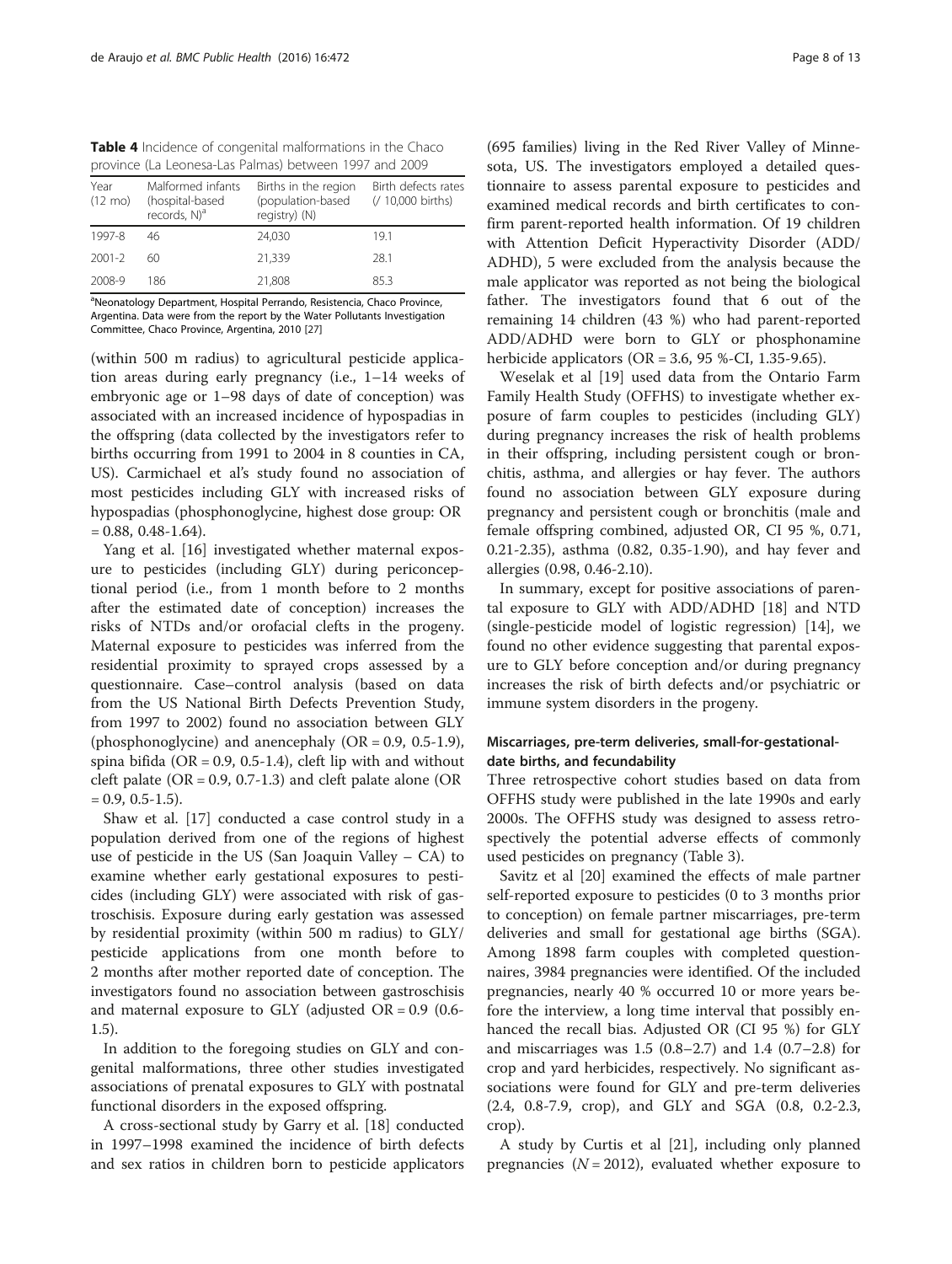pesticides, assessed considering farm use and individual farm activities, was associated with a longer time-topregnancy. The results indicated that the use of GLY on the farm and pesticide activities reported by the husband, but not by the wife, was associated with a slightly increased fecundability (Conditional fecundability ratio; CFR, CI 95 %, 1.30, 1.07-1.56). The authors found no other significant association between GLY and altered time-to-pregnancy. Overall, study results are consistent with the notion that exposure to GLY in farm activities did not impair fecundability.

A third study based on OFFHS data [\[22](#page-12-0)] found a significant association ( $OR = 1.7$ , 1.0-2.9) between parental pre-conception exposure to GLY and the risk of late abortions (12–19 weeks). The risk of early abortions, however, remained unaltered (<12 weeks; OR = 1.1, 0.7- 1.9) if parents were exposed to GLY prior to conception. Post-conception exposure to GLY did not increase the risk of abortion at any gestational age  $(OR = 1.1, 0.7 - 1.7)$ . A positive association between exposure to GLY before conception and late abortions is an unusual finding. Maternal and/or paternal preconception exposures are generally associated with early abortions (e.g., due to germ cell chromosomal abnormalities) while maternal exposures during pregnancy are most often associated with late abortions (e.g., due to harmful effects on the conceptuses).

An ecological-type study by Sanin et al [[23](#page-12-0)] examined whether application of glyphosate by aerial spray for eradication of illicit crops (five Colombian departments, cross-sectional study, 2004–2005) was associated with prolonged time-to-pregnancy among fertile women living in sprayed areas. While data on the exposure to GLY were aggregated at the group level and place of residence is an inaccurate surrogate for degree of exposure, the study by Sanin et al (2009) showed no consistent association between aerial spray of GLY and longer average time-to-pregnancy in the population (Table [3](#page-6-0)).

Sathyanarayana et al [[24\]](#page-12-0) examined the association between maternal pesticide use and birth weight among women in the Agricultural Health Study (AHS), a large study of pesticide applicators and their spouses, enrolled between 1993 and 1997 in Iowa and North Caroline. The authors evaluated self-reported pesticide use of 27 active ingredients in relation to birth weight among 2246 women. Multiple regression estimates of change in birth weight (adjusted for site, maternal BMI, age, smoking, race, pre-term birth, medical parity) were obtained. Sathyanarayana et al found no association between birth weight and parental exposure to GLY (mean birth weight =  $3586 \pm 546$  g; GLY-associated change in birth weight, 4 g; −40 to 48) (Table [3](#page-6-0)).

In summary, except for a positive association between parental pre-conception exposure to GLY and the risk of late abortions [\[22](#page-12-0)], studies included in this review revealed no evidence of increased risks of miscarriages, pre-term deliveries, small-for-gestational age births and impaired fecundability associated with occupational exposures to GLY-based herbicides before conception and/ or during pregnancy.

## Reports on the occurrence of birth defects in South America GM soybean crop areas

Antoniou et al (2012) and others [\[9](#page-12-0)–[11](#page-12-0)] cited two studies by South American researchers [[24, 25](#page-12-0)] and one report from Chaco province (Argentina) health authorities in support of their statement that regulatory agencies have neglected the existing evidence suggesting that GLY might increase the risk of birth defects. The two studies were published in Spanish in South American medical journals [\[25](#page-12-0), [26](#page-12-0)], while an English version of Chaco province report is available on the web [\[27](#page-12-0)]. None of these studies were identified by our search in electronic databases.

A case–control study by Benítez-Leite et al [\[25](#page-12-0)] found an increased rate of birth defects in neonates born to women exposed to unspecified pesticides during pregnancy. Although the article did not mention explicitly GLY-based herbicides, cases and controls came from a regional hospital in Itapúa Department (Paraguay) where GLY is extensively used in GM-soy crops. Conclusions from Benitez-Leite et al's investigation should be interpreted with caution due to study methodological weaknesses including 1) the lack of adequate control for selection and/or confounding bias, i.e., cases and controls were not matched according to a number of variables of interest (e.g., maternal age, use of medicines and others), nor were logistic regression and stratification used in the analysis of data; 2) an uncontrolled recall bias (mothers of malformed and healthy infants are known to remember differently past exposures); 3) the lack of detailed information on the applied questionnaire and on how interviewers were trained to avoid introducing an information bias (the interviewers were hospital internal doctors and nurses who were aware of the case or control status of the respondent); and 4) the inaccurate and dichotomous (Yes/No) assessment of pesticide exposure.

A cross-sectional study by Campaña et al. [\[26](#page-12-0)] reported the prevalence of 27 congenital anomalies in 7 geographic regions of Argentina including Cordoba and other provinces of intensive GM-soy planting and heavy use of GLY. The estimated prevalence of 27 birth defects in distinct regions was based on a sample of 21,844 malformed infants selected from a total of 855,220 births in 59 Argentinean hospitals of the ECLAMC (Latin American Collaborative Study on Congenital Malformations) network between 1997 and 2007. The estimated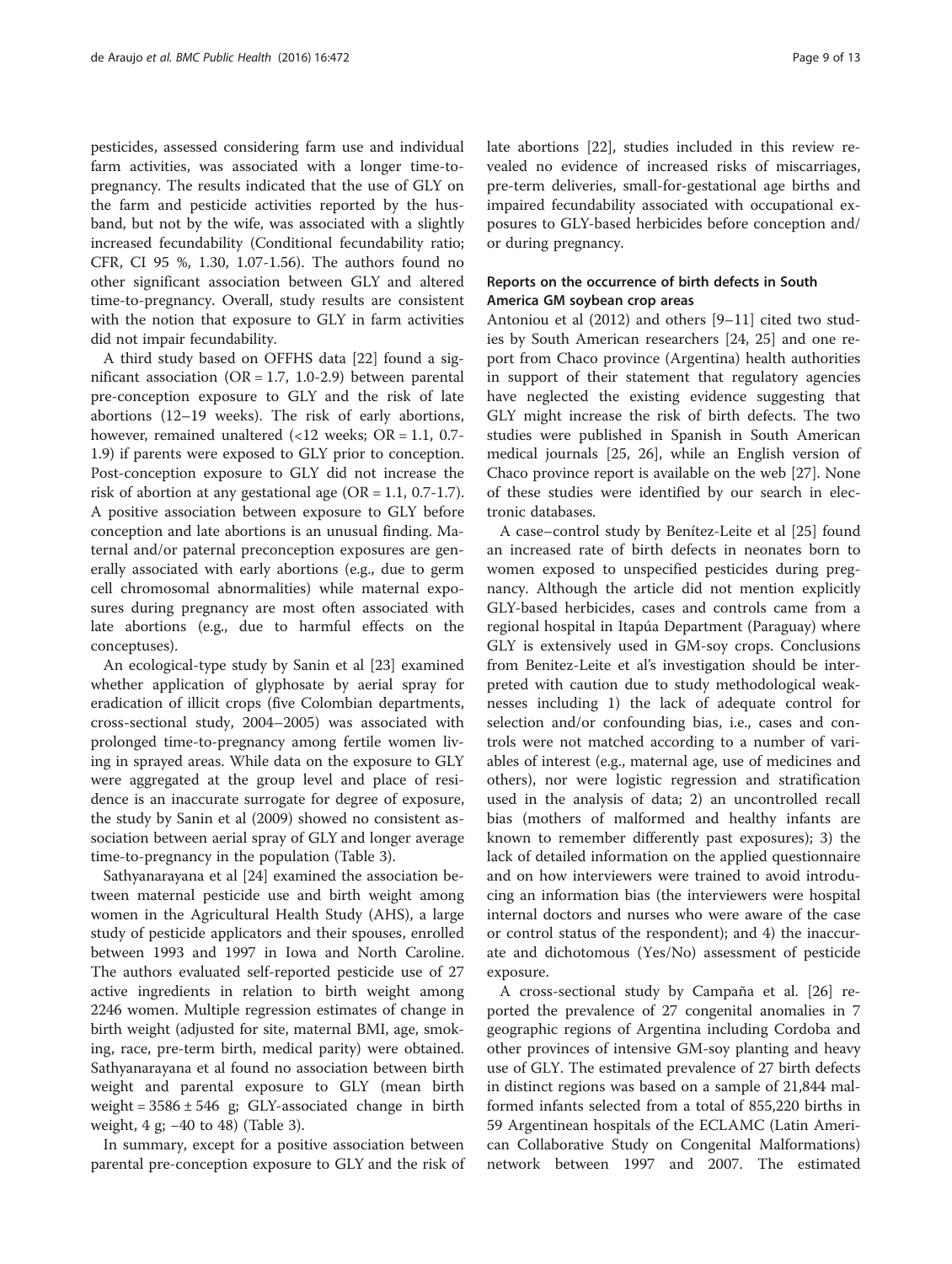frequencies for 14 birth defects were higher in one or more regions when compared to the overall incidence for all 7 regions combined. For instance, the prevalence of spina bifida in Cordoba (CEN region, 12.2, 10.1-14.3) was somewhat higher than the overall prevalence in all regions combined (TOTAL, 9.9, 9.2-10.6). It was similar, however, to the prevalence of spina bifida in Buenos Aires metropolitan region (MET, 13.2, 11.8-14.7). The prevalence of anencephaly in Cordoba (CEN, 7.9, 6.3- 9.8), on the other side, was similar to the prevalence estimated for all regions combined (TOTAL, 7.5, 6.9-8.1) and somewhat lower than the prevalence in Buenos Aires region (MET 10.3, 9.1-11.7). Overall, differences in the estimated prevalence of birth defects among regions were not consistent with the interpretation that there is an increased prevalence of NTDs and other congenital anomalies in Cordoba and/or in other regions of extensive use of GLY-based herbicides. It is of note that ECLAMC is a hospital-based (and not a population based) monitoring system, and thus regional frequencies estimated by Campaña et al. [[26\]](#page-12-0) do not necessarily reflect the prevalence of a birth defect in the population of the region. In addition to the foregoing, even if population based frequencies of some anomalies vary among regions, there exist many other possible explanations for inter-region differences including secular trends, altitude above sea level, folic acid fortification of wheat flour (introduced in Argentina in 2005, i.e., within the time period of study data gathering: 1997–2007), ethnicity, maternal age (not adjusted by authors' analysis) and a diversity of environmental factors and exposures.

An Investigation Committee commissioned by the government of Chaco province (Argentina) described a nearly three-fold increase in the incidence of birth defects in the region of La Leonese-Las Palmas during the last decade [\[27](#page-12-0), [28\]](#page-12-0). Since the apparent rise in the incidence of congenital anomalies paralleled a marked GMsoy crop expansion, the extensive use of GLY in the region has emerged as a suspected determinant factor [[27](#page-12-0), [28\]](#page-12-0). To estimate regional incidence rates, the Chaco province investigation committee divided the number of malformed newborns recorded by a single regional hospital (i.e., a hospital-based registry) by the overall number of births in the region (a population-based registry) for a given period of time (Table [4](#page-7-0)). While the overall number of births in the region remained fairly constant across the time period analysed (1997–2009), the number of malformed newborns recorded by the regional reference hospital dramatically increased in 2008/2009. Nonetheless, it is unclear whether the incidence of birth defects did in fact increase in the region since a hospital-based registry is not a reliable surrogate for a population-based registry of birth defects. Not only a number of births in the region may have occurred

outside the regional hospital, but also the hospital may have received an undetermined number of pregnant women living outside the region of interest.

In summary, the Chaco province report [[27\]](#page-12-0), the case–control study by Benitez-Leite et al. [[25\]](#page-12-0) and the Campaña et al. [[26](#page-12-0)] descriptive study do not lend support to the interpretation that the incidence of birth defects has increased in areas of extensive GM-soy plantations and GLY application.

#### **Discussion**

As previously commented, this review included only studies that provided results specific for GLY exposure and reproductive and developmental outcomes, that is, studies analyzing only whole classes of compounds such as pesticides and herbicides or other broad categories of active ingredients were ineligible for inclusion in the review.

This systematic review identified 7 observational studies addressing the question of whether pre-conception (paternal and/or maternal) and/or pregnancy (maternal) exposures to GLY increase risks of birth defects and/or childhood functional disorders in the offspring (Table [2](#page-4-0)). Moreover, we also reviewed 5 studies evaluating whether parental exposures to GLY increased risks of miscarriages, pre-term deliveries, SGA births and prolonged time-to-pregnancy (Table [3\)](#page-6-0). None of the studies found significant associations of parental exposures to GLY with unspecified congenital malformations [\[13](#page-12-0)] or with specific birth defects such as gastrochisis [\[17\]](#page-12-0), oral clefts [[16\]](#page-12-0) and hypospadias [[15\]](#page-12-0). One study found a positive association of maternal residential proximity to GLY application sites with NTDs (with a single-pesticide model but not with a multiple pesticides logistic regression model) [[14\]](#page-12-0) while a further study [\[16](#page-12-0)] revealed no significant association of maternal exposure to GLY with NTDs. No positive associations of parental exposures to GLY with childhood allergies, asthma and bronchitis [[19\]](#page-12-0), longer time-to-pregnancy [[21, 23](#page-12-0)], SGA births [[20](#page-12-0), [24\]](#page-12-0), and pre-term deliveries [\[20](#page-12-0)] were reported either. Except for a significant association of pre-conceptional exposure to GLY with late abortions [[22](#page-12-0)], no association of exposure to GLY with gestation losses was found [[20](#page-12-0), [22\]](#page-12-0). Overall, except for an excess of risk of ADD/ADHD among the offspring of GLY applicators reported by Garry et al. [\[18](#page-12-0)], analytical observational studies reviewed here led to the conclusion that exposures to GLY before conception and/or during pregnancy did not increase the risk of adverse reproductive outcomes.

The lack of association between maternal residential proximity to GLY-spraying areas and NTDs reported by Rull et al (with multiple pesticides logistic regression model) [[14\]](#page-12-0) and by Yang et al [[16\]](#page-12-0) is not consistent with Carrasco and others' hypothesis [[4, 7](#page-12-0)] that events taking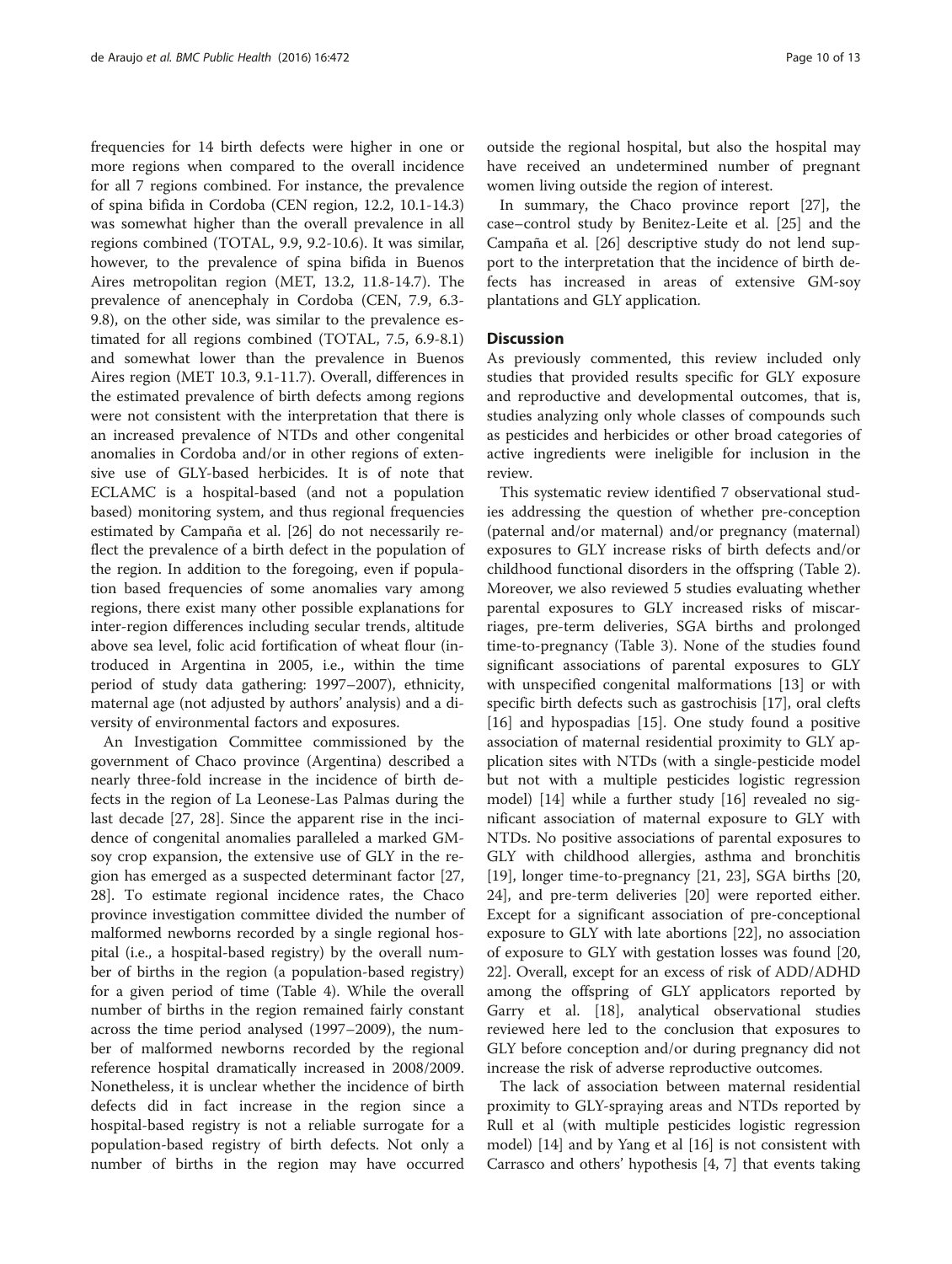place during cephalic neural crest development would be the primary target for a putative GLY developmental toxicity. Paganelli et al's data [\[4](#page-12-0)] were obtained on frog and chicken embryos directed exposed to GLY-based herbicides and, as far as the authors are aware, no developmental toxicity study on mammalian species (rodents and lagomorph) has found an increased occurrence of NTDs in GLY exposed fetuses [[1\]](#page-11-0).

A major limitation common to all the foregoing studies was an inaccurate assessment of the exposure. In most studies shown in Tables [2](#page-4-0) and [3](#page-6-0) exposure to the herbicide was analyzed as a dichotomous (exposed / not exposed) variable, and the individual exposure status was inferred from responses to interviews and questionnaires. In one study (Table [3](#page-6-0)), an ecological-type design was used [[23](#page-12-0)] and thus exposure data was aggregated at the group level as if all individuals living in the studied regions were evenly "exposed" or "not exposed" to GLY.

In fact, the individual exposure to GLY or any other pesticide depends on a number of factors such as wearing protective clothes, the diet, the amount of the pesticide used and others and varies within a population. The exposure or the internal dose received by members of a population is also a continuous variable. The dichotomization of this variable is likely to make analytical studies less sensitive to detect detrimental effects of GLY on health outcomes, if they do occur. For example, a number of individuals assigned to the "exposed group" might have received internal doses of GLY at levels below those (threshold) levels that would lead to adverse outcomes thereby diminishing the power of the study. Moreover, treating exposure as a binary variable precludes a further analysis of dose (concentration) – response relationship when a significant association is eventually found. As highlighted by Hill, a "biological gradient" or a "dose/ concentration-response relationship" is one of the aspects to be considered for ruling out possible non-causal explanations for the association [\[29\]](#page-12-0).

In 4 out of 6 studies evaluating associations between exposure to GLY and the occurrence of birth defects or childhood functional disorders (Table [1](#page-3-0)), maternal "residential proximity" to GLY sprayed areas was used as a surrogate indicator of exposure to GLY. As far as the authors are aware, no bio-monitoring study has investigated the extent to which "residential proximity" is a valid and reliable non-quantitative indicator of increased exposure to GLY.

There exist only a few bio-monitoring studies on the human exposure to GLY. A bio-monitoring study by Acquavella et al [[30\]](#page-12-0) measured the levels of GLY in the 24-h urine samples of 48 farmers, their spouses and children, as part of the Farm Family Exposure Study in Minnesota US. Sixty percent of farmers, 4 % of their spouses and 12 % of their children had detectable levels of GLY in the urine on the day of pesticide application (geometric mean concentration was 3 ppb and the maximum value was 233 ppb). The authors noted that farmers who did not use rubber gloves had urinary levels of GLY higher than the levels found among those who used this protective equipment (10 ppb versus 3 ppb). They also observed that all but one child with detectable levels of GLY had helped with the application or were present during pesticide mixing, loading or application [\[30](#page-12-0)].

A further study by Curwin et al [\[31](#page-12-0)] measured urinary levels of GLY and some other pesticides in farm and non-farm households (47 fathers, 48 mothers and 117 children) living in Iowa (US). Curwin et al's data demonstrated that detectable levels of GLY are present in the urine of most (>60 %) farm and non-farm US participants [\[31](#page-12-0)]. Moreover, detectable levels of GLY have also been found in the urine of farm and non-farm European residents by other bio-monitoring studies [[32\]](#page-12-0).

Two more studies published in scientific journals and three unpublished investigations reviewed by Niemann et al [[32\]](#page-12-0) also detected GLY in human urine samples. Taken together the seven bio-monitoring studies indicated that amounts of GLY in the ppb  $(\mu g/L)$  range are found in the urine of farm and non-farm individuals in the US and in the EU.

In addition to the foregoing studies on the levels of GLY in urine samples, there is a single study on the blood levels of GLY in pregnant women. Aris and Leblanc [\[33](#page-12-0)] measured concentrations of GLY in the blood serum of pregnant (maternal and fetal cord blood) and non-pregnant women from Eastern towns of Quebec, Canada. Participants reported not to have had any direct contact with pesticides and thus the diet remained as the most likely origin of GLY found in their blood. GLY was undetectable  $\left($ <15 ng/mL) in the maternal and fetal cord blood  $(n = 30)$ , and detected in only 2 out of 39 (5 %) non-pregnant women.

As aforementioned, bio-monitoring studies showed that GLY is detectable in the urine of farm and nonfarm individuals. Since soybeans and a variety of other food items may contain trace amounts of GLY, the diet is one of the possible sources of GLY residues found in the urine of farm and non-farm individuals. Occupational exposure through dermal route adds to this background ingestion of GLY residues.

According to Williams et al [[1](#page-11-0)] estimates of exposure for aggregated acute and chronic exposure scenarios based on worst-case assumptions were 125 and 32.3 μg/ kg bw/day, respectively. For young children the estimated values were 97 and 52 μg/kg bw/day for acute and chronic exposures, respectively [\[1](#page-11-0)]. Based on the worst case assumptions, for an adult female applicator estimated dietary exposure would account for 23.8 μg/kg bw/day while occupational exposure would account for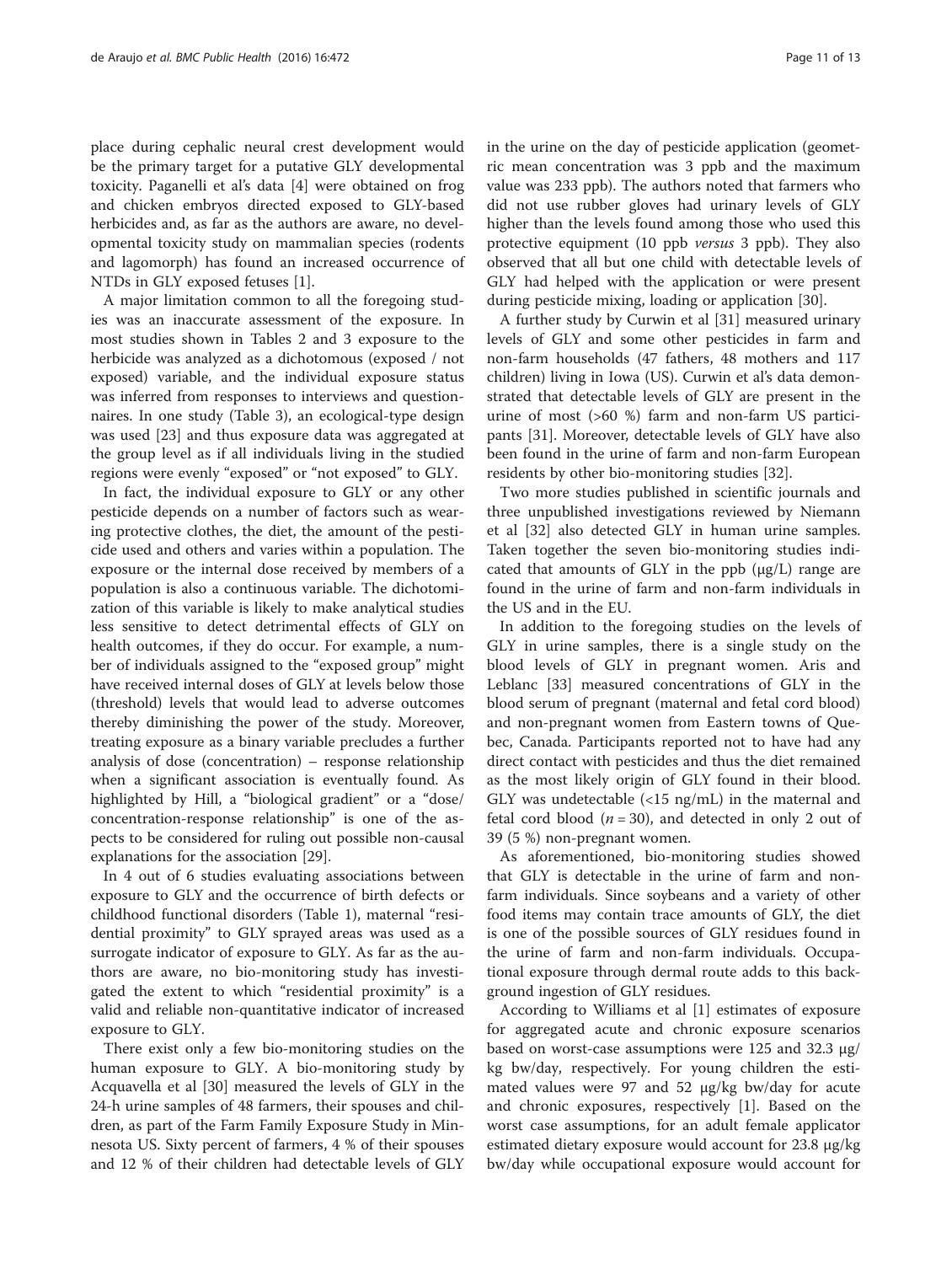<span id="page-11-0"></span>56.2 (acute) and 8.5 μg//kg bw/day (chronic) exposures. For children aged 1 to 6 years, dietary exposure would account for 51.9 μg/kg bw/d while reentry and bystander exposures and some infrequent events would account for the additional exposure [1]. It is of note that for occupational exposure of applicators, according to Williams et al [1], the highest measured value from all biomonitoring studies was used for the "worst case" estimation of acute exposure. Since as a rule the monitoring studies were conducted on developed countries, the question arises as to whether the highest estimated values could be even higher in developing country scenarios where farmers do not routinely wear protective clothes and equipment.

Acquavella et al's study [\[31\]](#page-12-0), for instance, demonstrated that, among farmers, the highest urinary levels of GLY were recorded on the day of application, and when protective gloves were not used during mixing, loading or spraying the herbicide. According to the authors, only 5 % of farmers' spouses and 12 % of their children had detectable levels of GLY in the urine, and all but one of the contaminated children had reported a direct contact with the herbicide product [[31\]](#page-12-0). These findings raise doubts whether a mere residential proximity to cultivated areas does in fact add significantly to the background exposure to GLY that occurs through the diet irrespective of the individual place of residence.

#### Conclusions

In summary, except for a possible association with Attention Deficit Hyperactivity Disorder needing confirmation by further studies – data from existing epidemiologic studies do not lend support to the notion that GLY is a human reproductive and developmental toxicant. Nonetheless, this set of predominantly negative findings is far from providing a definitive evidence that occupational exposure to GLY poses no risk for human development and reproductive health. This systematic review found only a few studies on people occupationally exposed to GLY and, as a rule, the existing studies used non-quantitative estimations of exposure. Moreover, investigations on the potential adverse effects of GLY identified in the systematic review are heterogeneous regarding the developmental and reproductive outcomes studied. The variability in the outcomes investigated (e.g., one study on hypospadias, gastroschisis, and oral clefts, and two studies on NTDs) limits the evaluation of the consistency of specific negative findings across epidemiologic studies. Finally, there is no analytical observational study conducted on developing countries where farmers are exposed or likely to be exposed to higher internal doses of GLY because in tropical regions not to use routinely protective clothes and equipment when mixing, loading and spraying pesticides is the rule rather

than an exception [\[34](#page-12-0)]. Along this line, human risk assessment would greatly benefit from a set of good quality epidemiologic studies, particularly from prospective cohort studies with quantitative estimations of exposure (e.g. by measuring urinary levels of GLY) before preconception and during pregnancy.

#### **Abbreviations**

ADD/ADHD, attention deficit disorder / attention deficit hyperactivity disorder; AHS, agricultural health study; AMPA, aminomethylphosphonic acid; ANVISA, National agency for sanitary surveillance – Brazil; BIREME/BVS, Regional library of medicine/ health virtual library – Brazil; CFR, conditional fecundability ratio; ECLAMC, Latin American collaborative study on congenital malformations; EPSPS, enolpyruvylshikimate phosphate synthase; GLY, glyphosate; GM, genetically modified; IARC, International Agency for Research on Cancer; LILACS, Latin American and the Caribbean Literature on Health Sciences; MRCs, maximum residue concentrations; NTDs, neural tube defects; OFFHS, Ontario Farm Family Health Study; SGA, small-for-the gestational-age birth

#### Acknowledgements

The authors would like to thank their colleagues the Laboratory of Environmental Toxicology of the National School of Public Health – FIOCRUZ for their support and valuable contributions to this article.

#### Funding

JSA de A is a PhD student at National Institute of Health Quality Control-FIOCRUZ. FJRP and IFD were recipients of senior research fellowships from the Brazilian National Research Council (CNPq).

#### Availability of data and materials

Not applicable.

#### Authors' contributions

JSA de A, IFD and FJRP were involved in all stages of the study including the design, screening, review and analysis. JSA de A and FJRP conducted the literature search, screening and data extraction. FJRP and JSA de A drafted the manuscript. All authors read and approved the final manuscript.

#### Competing interests

The authors declare that they have no competing interests.

#### Consent for publication

Not applicable.

Ethics approval and consent to participate Not applicable.

#### Author details

<sup>1</sup>National Institute for Health Quality Control, Oswaldo Cruz Foundation -FIOCRUZ, Av. Brasil 4365, Rio de Janeiro, RJ 21040-900, Brazil. <sup>2</sup>National School of Public Health, Oswaldo Cruz Foundation – FIOCRUZ, Av. Brasil 4036, EXCAM building, rooms 101-104, 913, Rio de Janeiro, RJ 21040-361, Brazil.

#### Received: 13 January 2016 Accepted: 26 May 2016 Published online: 06 June 2016

#### References

- 1. Williams GM, Kroes R, Munro IC. Safety evaluation and risk assessment of the herbicide Roundup and its active ingredient, glyphosate, for humans. Regul Toxicol Pharmacol. 2000;31(2 Pt 1):117–65.
- 2. Dallegrave E, Mantese FD, Coelho RS, Pereira JD, Dalsenter PR, Langeloh A. The teratogenic potential of the herbicide glyphosate-Roundup in Wistar rats. Toxicol Lett. 2003;142(1–2):45–52.
- 3. Dallegrave E, Mantese FD, Oliveira RT, Andrade AJ, Dalsenter PR, Langeloh A. Pre- and postnatal toxicity of the commercial glyphosate formulation in Wistar rats. Arch Toxicol. 2007;81(9):665–73.